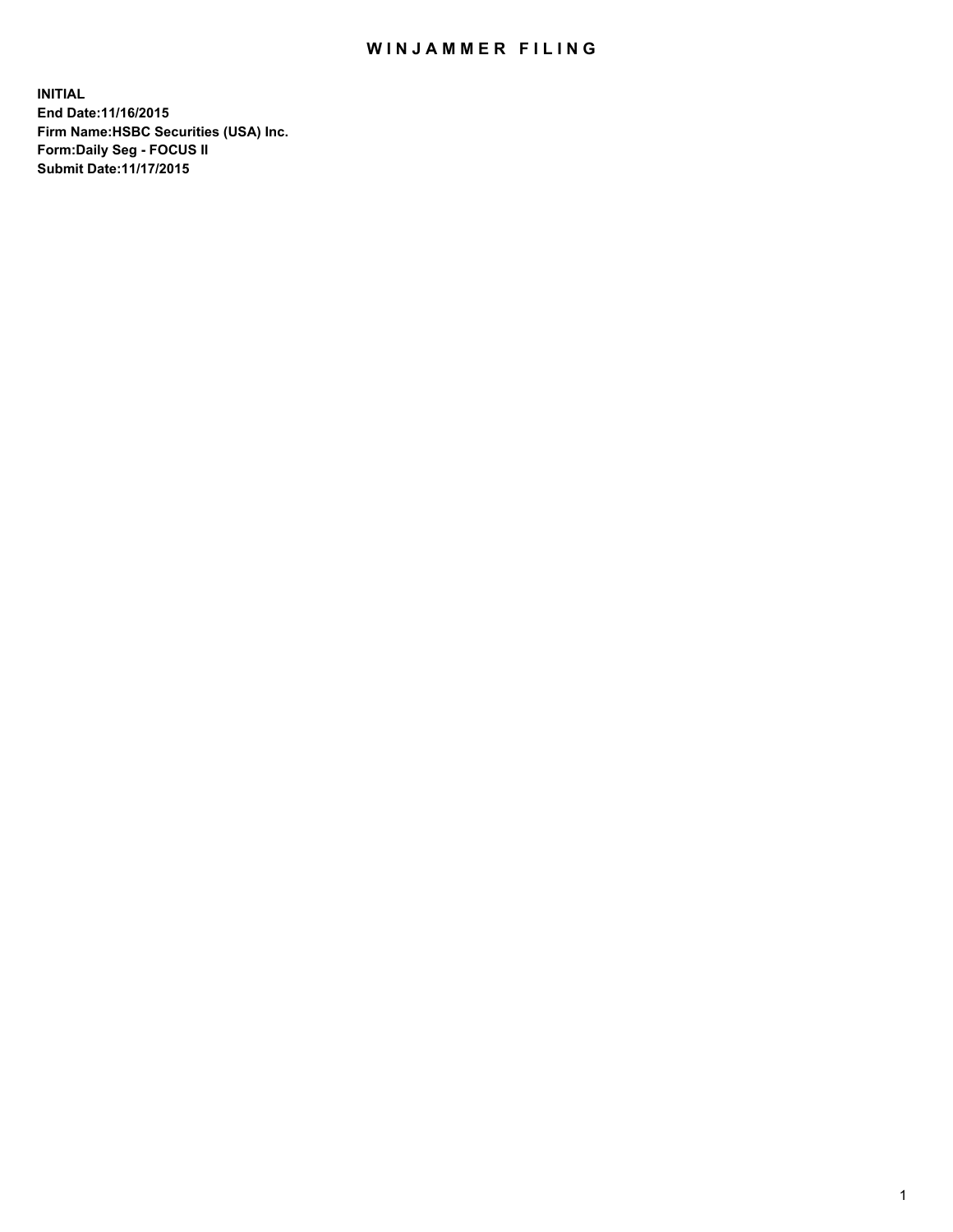## **INITIAL End Date:11/16/2015 Firm Name:HSBC Securities (USA) Inc. Form:Daily Seg - FOCUS II Submit Date:11/17/2015 Daily Segregation - Cover Page**

| Name of Company<br><b>Contact Name</b><br><b>Contact Phone Number</b><br><b>Contact Email Address</b>                                                                                                                                                                                                                         | <b>HSBC Securities (USA) Inc.</b><br>Steven richardson<br>212-525-6445<br>steven.richardson@us.hsbc.com |
|-------------------------------------------------------------------------------------------------------------------------------------------------------------------------------------------------------------------------------------------------------------------------------------------------------------------------------|---------------------------------------------------------------------------------------------------------|
| FCM's Customer Segregated Funds Residual Interest Target (choose one):<br>a. Minimum dollar amount: ; or<br>b. Minimum percentage of customer segregated funds required:% ; or<br>c. Dollar amount range between: and; or<br>d. Percentage range of customer segregated funds required between:% and%.                        | 110,000,000<br><u>0</u><br>0 <sub>0</sub><br>0 <sub>0</sub>                                             |
| FCM's Customer Secured Amount Funds Residual Interest Target (choose one):<br>a. Minimum dollar amount: ; or<br>b. Minimum percentage of customer secured funds required:%; or<br>c. Dollar amount range between: and; or<br>d. Percentage range of customer secured funds required between:% and%.                           | 10,000,000<br>0 <sub>0</sub><br>0 <sub>0</sub>                                                          |
| FCM's Cleared Swaps Customer Collateral Residual Interest Target (choose one):<br>a. Minimum dollar amount: ; or<br>b. Minimum percentage of cleared swaps customer collateral required:%; or<br>c. Dollar amount range between: and; or<br>d. Percentage range of cleared swaps customer collateral required between:% and%. | 90,000,000<br>0 <sub>0</sub><br>00                                                                      |

Attach supporting documents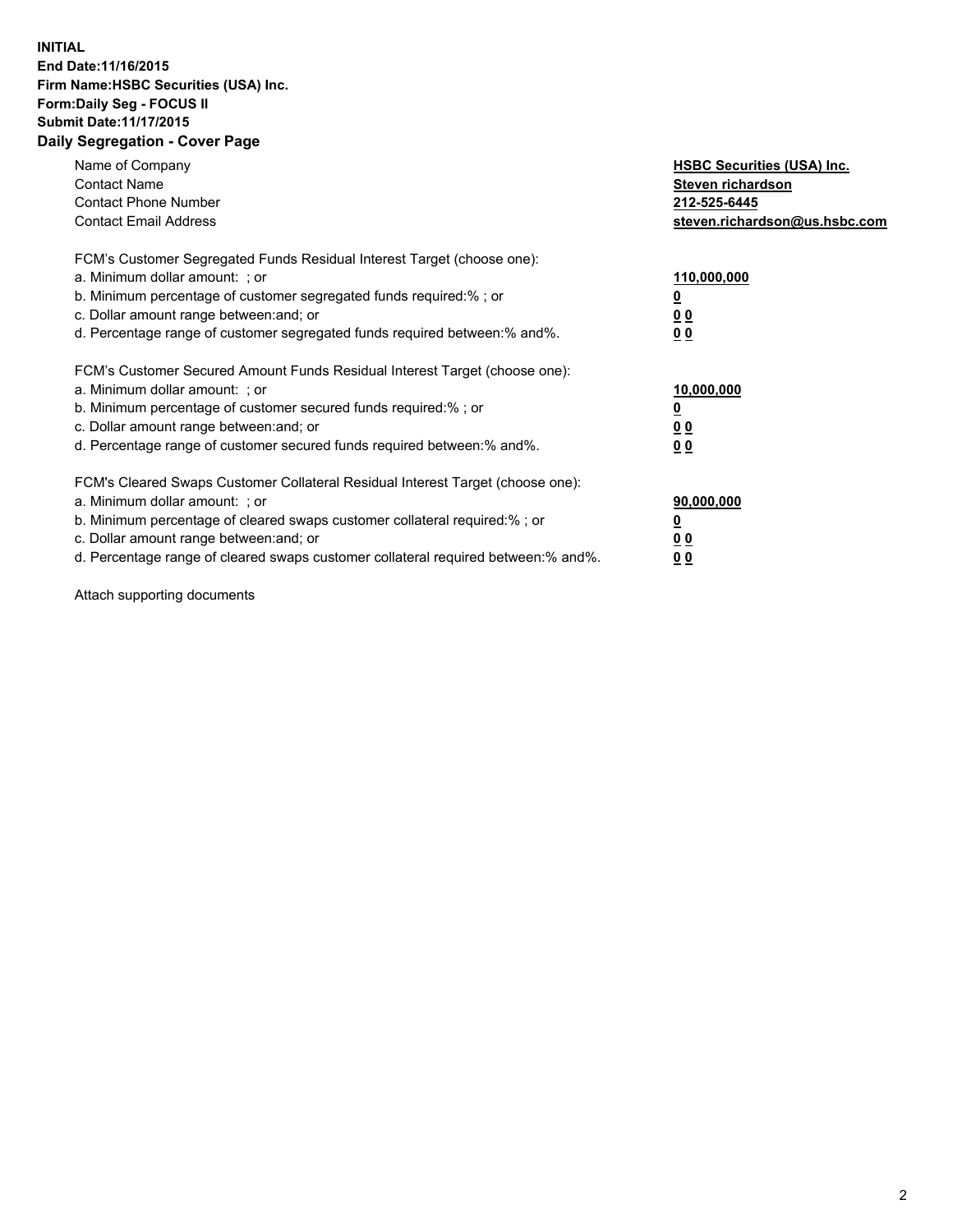**INITIAL End Date:11/16/2015 Firm Name:HSBC Securities (USA) Inc. Form:Daily Seg - FOCUS II Submit Date:11/17/2015**

## **Daily Segregation - Secured Amounts** Foreign Futures and Foreign Options Secured Amounts Amount required to be set aside pursuant to law, rule or regulation of a foreign government or a rule of a self-regulatory organization authorized thereunder **0** [7305] 1. Net ledger balance - Foreign Futures and Foreign Option Trading - All Customers A. Cash **52,527,750** [7315] B. Securities (at market) **129,743,204** [7317] 2. Net unrealized profit (loss) in open futures contracts traded on a foreign board of trade **-8,759,624** [7325] 3. Exchange traded options a. Market value of open option contracts purchased on a foreign board of trade **0** [7335] b. Market value of open contracts granted (sold) on a foreign board of trade **0** [7337] 4. Net equity (deficit) (add lines 1. 2. and 3.) **173,511,330** [7345] 5. Account liquidating to a deficit and account with a debit balances - gross amount **11,479,763** [7351] Less: amount offset by customer owned securities **-11,476,798** [7352] **2,965** [7354] 6. Amount required to be set aside as the secured amount - Net Liquidating Equity Method (add lines 4 and 5) **173,514,295** [7355] 7. Greater of amount required to be set aside pursuant to foreign jurisdiction (above) or line 6. **173,514,294** [7360] FUNDS DEPOSITED IN SEPARATE REGULATION 30.7 ACCOUNTS 1. Cash in banks A. Banks located in the United States **18,461,425** [7500] B. Other banks qualified under Regulation 30.7 **0** [7520] **18,461,425** [7530] 2. Securities A. In safekeeping with banks located in the United States **81,363,023** [7540] B. In safekeeping with other banks qualified under Regulation 30.7 **0** [7560] **81,363,023** [7570] 3. Equities with registered futures commission merchants A. Cash **0** [7580] B. Securities **0** [7590] C. Unrealized gain (loss) on open futures contracts **0** [7600] D. Value of long option contracts **0** [7610] E. Value of short option contracts **0** [7615] **0** [7620] 4. Amounts held by clearing organizations of foreign boards of trade A. Cash **0** [7640] B. Securities **0** [7650] C. Amount due to (from) clearing organization - daily variation **0** [7660] D. Value of long option contracts **0** [7670] E. Value of short option contracts **0** [7675] **0** [7680] 5. Amounts held by members of foreign boards of trade A. Cash **85,530,008** [7700] B. Securities **48,380,181** [7710] C. Unrealized gain (loss) on open futures contracts **-8,759,624** [7720]

- D. Value of long option contracts **0** [7730]
- E. Value of short option contracts **0** [7735] **125,150,565** [7740]
- 6. Amounts with other depositories designated by a foreign board of trade **0** [7760]
- 7. Segregated funds on hand **0** [7765]
- 8. Total funds in separate section 30.7 accounts **224,975,013** [7770]
- 9. Excess (deficiency) Set Aside for Secured Amount (subtract line 7 Secured Statement Page 1 from Line 8)
- 10. Management Target Amount for Excess funds in separate section 30.7 accounts **10,000,000** [7780]
- 11. Excess (deficiency) funds in separate 30.7 accounts over (under) Management Target **41,460,719** [7785]

**51,460,719** [7380]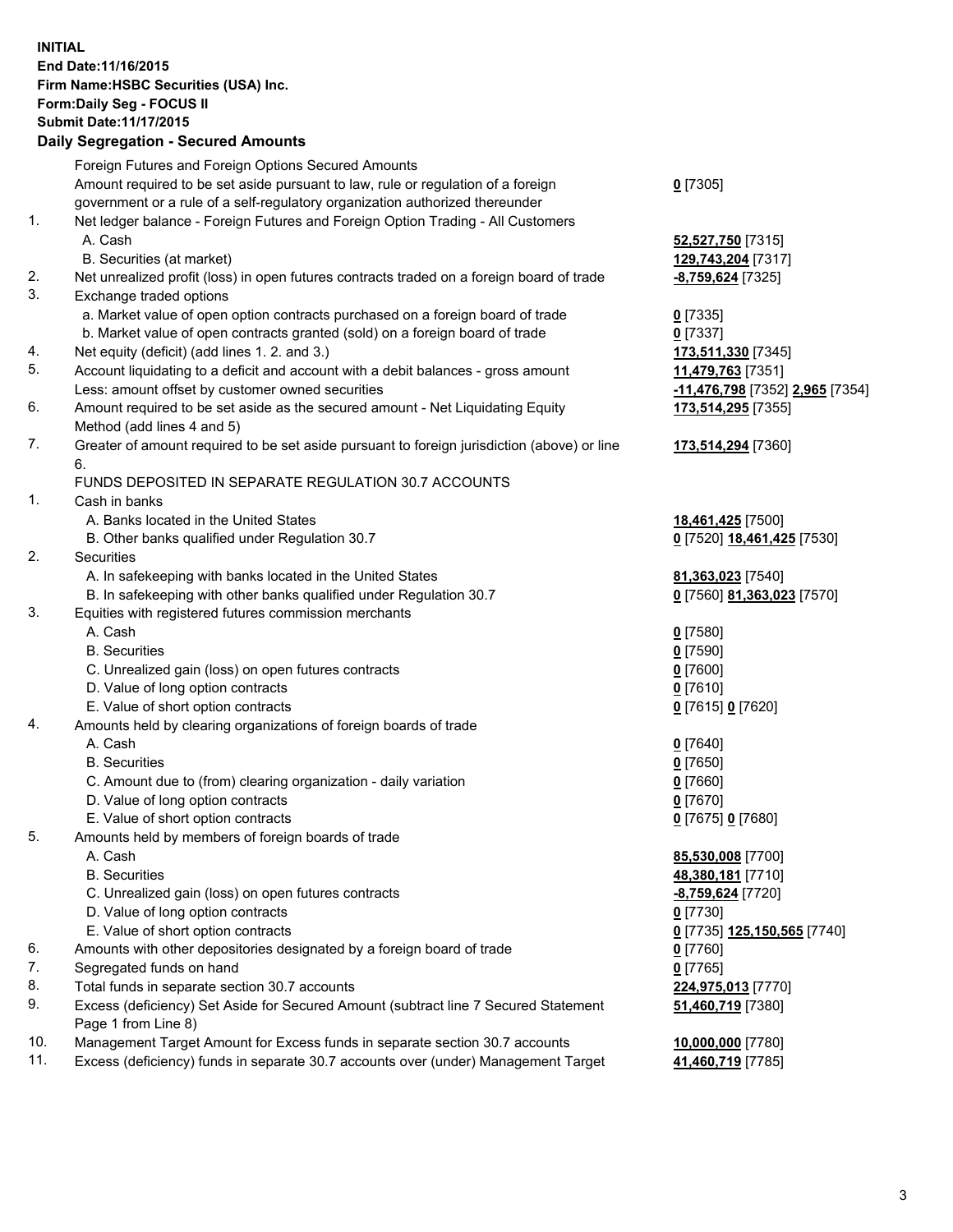**INITIAL End Date:11/16/2015 Firm Name:HSBC Securities (USA) Inc. Form:Daily Seg - FOCUS II Submit Date:11/17/2015 Daily Segregation - Segregation Statement** SEGREGATION REQUIREMENTS(Section 4d(2) of the CEAct) 1. Net ledger balance A. Cash **-89,083,753** [7010] B. Securities (at market) **1,004,742,254** [7020] 2. Net unrealized profit (loss) in open futures contracts traded on a contract market **477,193,678** [7030] 3. Exchange traded options A. Add market value of open option contracts purchased on a contract market **157,402,375** [7032] B. Deduct market value of open option contracts granted (sold) on a contract market **-70,651,243** [7033] 4. Net equity (deficit) (add lines 1, 2 and 3) **1,479,603,311** [7040] 5. Accounts liquidating to a deficit and accounts with debit balances - gross amount **28,490,711** [7045] Less: amount offset by customer securities **-28,483,867** [7047] **6,844** [7050] 6. Amount required to be segregated (add lines 4 and 5) **1,479,610,155** [7060] FUNDS IN SEGREGATED ACCOUNTS 7. Deposited in segregated funds bank accounts A. Cash **97,924,073** [7070] B. Securities representing investments of customers' funds (at market) **0** [7080] C. Securities held for particular customers or option customers in lieu of cash (at market) **263,498,606** [7090] 8. Margins on deposit with derivatives clearing organizations of contract markets A. Cash **27,222,350** [7100] B. Securities representing investments of customers' funds (at market) **207,558,639** [7110] C. Securities held for particular customers or option customers in lieu of cash (at market) **741,243,648** [7120] 9. Net settlement from (to) derivatives clearing organizations of contract markets **59,893,393** [7130] 10. Exchange traded options A. Value of open long option contracts **157,402,375** [7132] B. Value of open short option contracts **-70,651,243** [7133] 11. Net equities with other FCMs A. Net liquidating equity **112,889,452** [7140] B. Securities representing investments of customers' funds (at market) **0** [7160] C. Securities held for particular customers or option customers in lieu of cash (at market) **0** [7170] 12. Segregated funds on hand **0** [7150] 13. Total amount in segregation (add lines 7 through 12) **1,596,981,293** [7180] 14. Excess (deficiency) funds in segregation (subtract line 6 from line 13) **117,371,138** [7190] 15. Management Target Amount for Excess funds in segregation **110,000,000** [7194]

16. Excess (deficiency) funds in segregation over (under) Management Target Amount Excess

## **7,371,138** [7198]